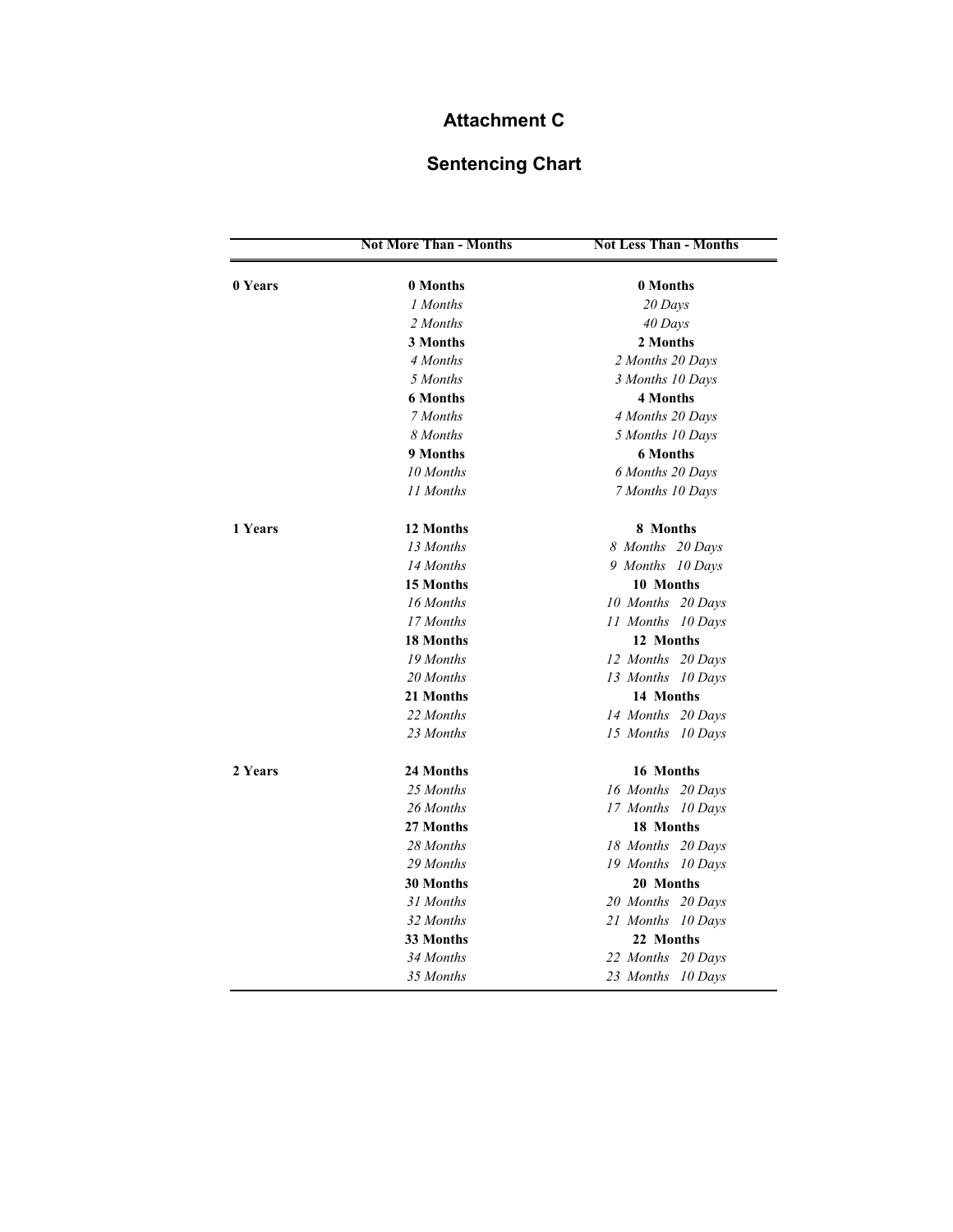|                | <b>Not More Than - Months</b> | <b>Not Less Than - Months</b> |
|----------------|-------------------------------|-------------------------------|
| 3 Years        | 36 Months                     | 24 Months                     |
|                | 39 Months                     | 26 Months                     |
|                | 42 Months                     | 28 Months                     |
|                | 45 Months                     | 30 Months                     |
|                |                               |                               |
| 4 Years        | <b>48 Months</b>              | 32 Months                     |
|                | 51 Months                     | 34 Months                     |
|                | 54 Months                     | 36 Months                     |
|                | 57 Months                     | 38 Months                     |
| 5 Years        | 60 Months                     | 40 Months                     |
|                | 63 Months                     | 42 Months                     |
|                | 66 Months                     | 44 Months                     |
|                | 69 Months                     | 46 Months                     |
|                |                               |                               |
| <b>6 Years</b> | 72 Months                     | <b>48 Months</b>              |
|                | 75 Months                     | 50 Months                     |
|                | 78 Months                     | 52 Months                     |
|                | 81 Months                     | 54 Months                     |
| 7 Years        | 84 Months                     | 56 Months                     |
|                | 87 Months                     | 58 Months                     |
|                | 90 Months                     | 60 Months                     |
|                | 93 Months                     | 62 Months                     |
| 8 Years        | 96 Months                     | 64 Months                     |
|                | 99 Months                     | 66 Months                     |
|                | 102 Months                    | 68 Months                     |
|                | 105 Months                    | 70 Months                     |
| 9 Years        | 108 Months                    | 72 Months                     |
|                | 111 Months                    | 74 Months                     |
|                | 114 Months                    | 76 Months                     |
|                | 117 Months                    | 78 Months                     |
|                |                               |                               |
| 10 Years       | 120 Months                    | 80 Months                     |
|                | 123 Months                    | 82 Months                     |
|                | 126 Months                    | 84 Months                     |
|                | 129 Months                    | 86 Months                     |
| 11 Years       | 132 Months                    | 88 Months                     |
|                | 135 Months                    | 90 Months                     |
|                | 138 Months                    | 92 Months                     |
|                | 141 Months                    | 94 Months                     |
| 12 Years       | 144 Months                    | 96 Months                     |
|                | 147 Months                    | 98 Months                     |
|                | 150 Months                    | 100 Months                    |
|                | 153 Months                    | 102 Months                    |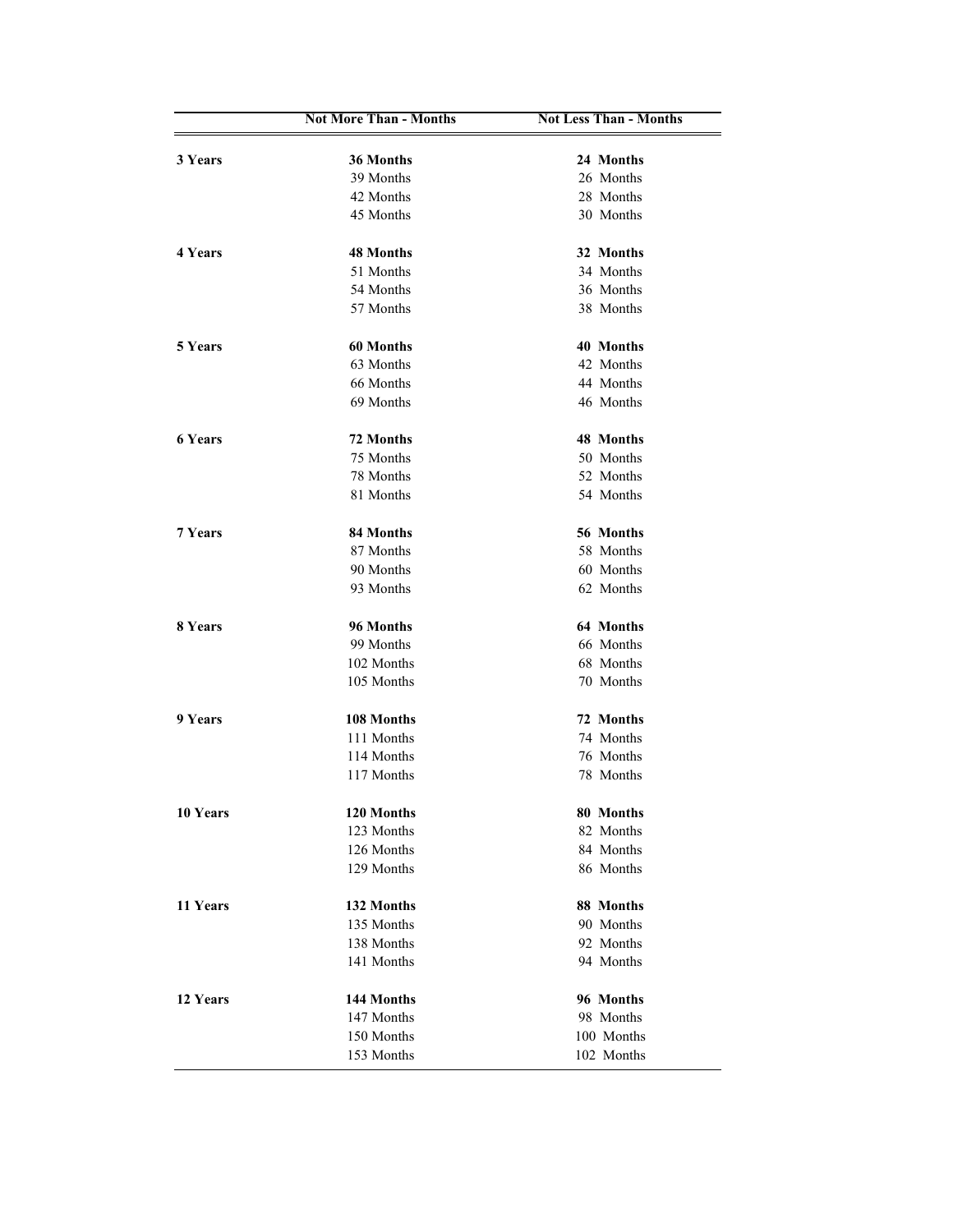|          | <b>Not More Than - Months</b> | <b>Not Less Than - Months</b> |
|----------|-------------------------------|-------------------------------|
| 13 Years | 156 Months                    | 104 Months                    |
|          | 159 Months                    | 106 Months                    |
|          | 162 Months                    | 108 Months                    |
|          | 165 Months                    | 110 Months                    |
|          |                               |                               |
| 14 Years | 168 Months                    | 112 Months                    |
|          | 171 Months                    | 114 Months                    |
|          | 174 Months                    | 116 Months                    |
|          | 177 Months                    | 118 Months                    |
| 15 Years | 180 Months                    | 120 Months                    |
|          | 183 Months                    | 122 Months                    |
|          | 186 Months                    | 124 Months                    |
|          | 189 Months                    | 126 Months                    |
|          |                               |                               |
| 16 Years | 192 Months                    | 128 Months                    |
|          | 195 Months                    | 130 Months                    |
|          | 198 Months                    | 132 Months                    |
|          | 201 Months                    | 134 Months                    |
| 17 Years | 204 Months                    | 136 Months                    |
|          | 207 Months                    | 138 Months                    |
|          | 210 Months                    | 140 Months                    |
|          | 213 Months                    | 142 Months                    |
| 18 Years | 216 Months                    | 144 Months                    |
|          | 219 Months                    | 146 Months                    |
|          | 222 Months                    | 148 Months                    |
|          |                               |                               |
|          | 225 Months                    | 150 Months                    |
| 19 Years | 228 Months                    | 152 Months                    |
|          | 231 Months                    | 154 Months                    |
|          | 234 Months                    | 156 Months                    |
|          | 237 Months                    | 158 Months                    |
| 20 Years | 240 Months                    | 160 Months                    |
|          | 243 Months                    | 162 Months                    |
|          | 246 Months                    | 164 Months                    |
|          | 249 Months                    | 166 Months                    |
|          |                               |                               |
| 21 Years | 252 Months                    | 168 Months                    |
|          | 255 Months                    | 170 Months                    |
|          | 258 Months                    | 172 Months                    |
|          | 261 Months                    | 174 Months                    |
| 22 Years | 264 Months                    | 176 Months                    |
|          | 267 Months                    | 178 Months                    |
|          | 270 Months                    | 180 Months                    |
|          | 273 Months                    | 182 Months                    |